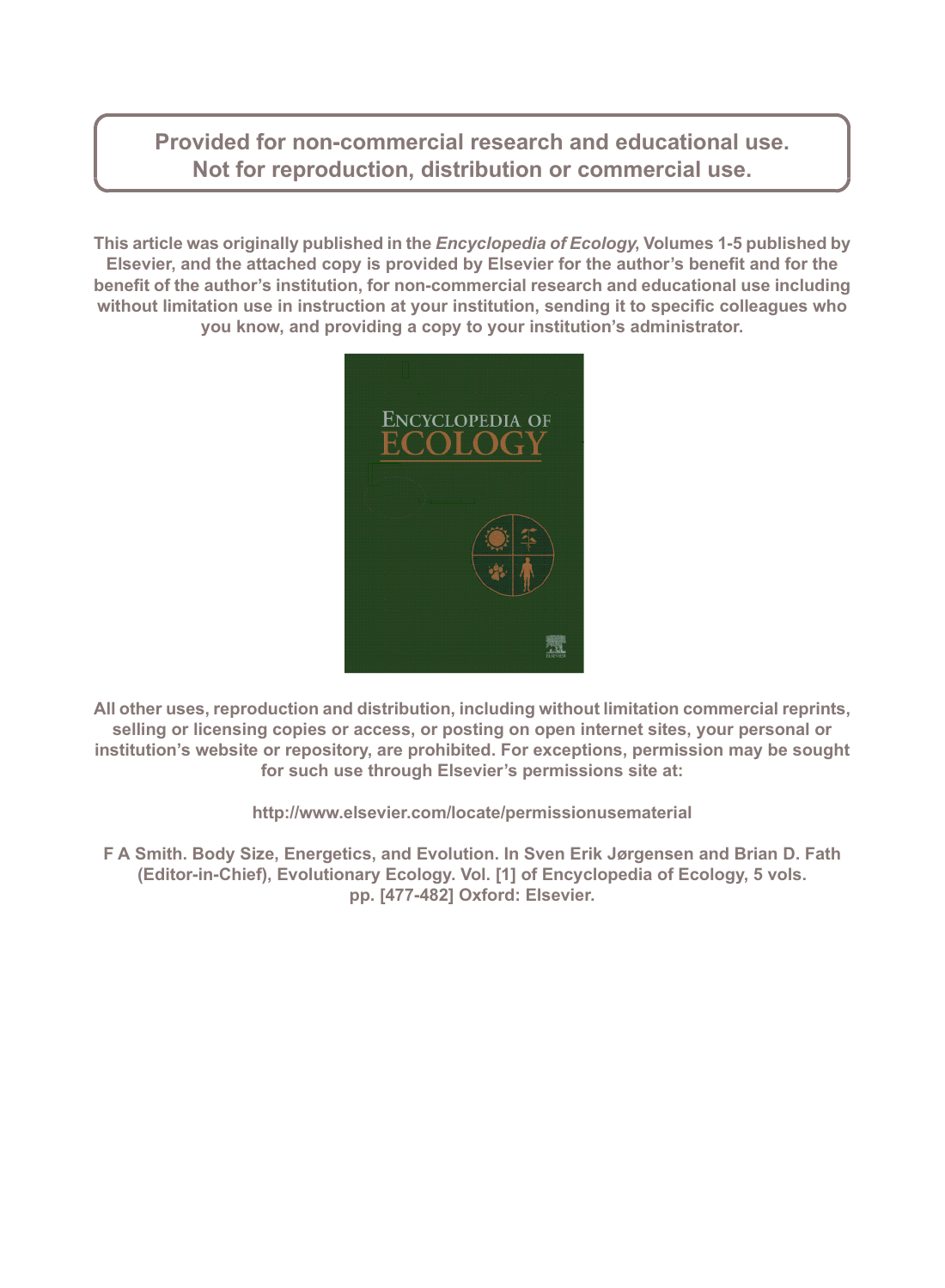### Evolutionary Ecology | Body Size, Energetics, and Evolution 477

McCarty LS and Mackay D (1993) Enhancing ecotoxicological modeling and assessment: Body residues and modes of toxic action. Environmental Science and Technology 27: 1719–1728.

Meador J (2006) Rationale and procedures for using the tissue-residue approach for toxicity assessment and determination of tissue, water, and sediment quality guidelines for aquatic organisms. Human and Ecological Risk Assessment 12: 1018–1073.

Rand GM, Wells PG, and McCarty LS (1995) Introduction to aquatic toxicology. In: Rand GM (ed.) Fundamentals of Aquatic Toxicology II: Effects, Environmental Fate, and Risk Assessment, ch. 1, pp. 3–67. Bristol, PA: Taylor and Francis.

### Relevant Website

http://el.erdc.usace.army.mil – Environmental Residue-Effects Database (ERED), US Army Corps of Engineers/US Environmental Protection Agency.

# Body Size, Energetics, and Evolution

F A Smith, University of New Mexico, Albuquerque, NM, USA

© 2008 Elsevier B.V. All rights reserved.

Introduction Body Size Matters Biological Scaling Body Size, Energetics, and Food Acquisition Factors Influencing Body Size over Space and Evolutionary Time Further Reading

## Introduction

Living things vary tremendously in their characteristic body size. The range of mass spans more than 21 orders of magnitude, from the smallest known organisms (mycoplasm) at  $\sim 10^{-13}$  g to the largest (blue whale) at  $10^8$  g (180–200 t). Even insects, a group typically thought of as relatively diminutive, have body sizes ranging over more than three orders of magnitude (**[Table 1](#page-1-0)**). This includes feather-winged beetles, which readily could move through the eye of a needle, and the Goliath beetle from Africa, which is bigger than a typical dinner plate. The

body mass span is extended considerably if one considers extinct insect species such as Meganeura with wingspans of  $\sim$ 70 cm. For centuries, biologists have been interested in what underlies this incredible diversity; why organisms evolve a certain size; and what the ecological and evolutionary consequences and tradeoffs are of each.

### Body Size Matters

How animals interact with their environment is strongly influenced by their body size: the relative importance of

Table 1 Examples of the range of body size seen in various taxa

| Taxa        | <b>Smallest</b>                             |                         | Largest                                           |                                 | Orders of<br>magnitude |
|-------------|---------------------------------------------|-------------------------|---------------------------------------------------|---------------------------------|------------------------|
| Mammal      | Suncus etruscus (pygmy<br>shrew)            | $\sim$ 1.8 g            | Balaenoptera musculus (blue whale)                | $\sim$ 180t                     | 8 (mass)               |
| <b>Bird</b> | Mellisuga helenae (Bee<br>hummingbird)      | 6.2 cm,<br>$\sim$ 1.8 g | Struthio camelus (North African<br>ostrich)       | $\sim$ 2.75 m.<br>$\sim$ 156 kg | 2 (length)             |
| Tree        | Salix herbacea (dwarf willow)               | $1-6$ cm tall           | Sequoiadendron giganteum (giant<br>sequoia)       | 83.8 m<br>tall                  | 3 (length)             |
| Fish        | Paedocypris progenetica                     | $\sim$ 7.9 mm<br>long   | Rhincodon typus (whale shark)                     | $12.6m$ long                    | 4 (length)             |
| Frog        | Eleutherodactylus iberia                    | $\sim$ 9.8 mm           | Conraua goliath (Goliath frog)                    | $\sim$ 32 cm.<br>3.3 kg         | $\sim$ 1–2 (length)    |
| Spider      | Patu marplesi (Samoan moss<br>spider)       | $0.3 \,\mathrm{mm}$     | Theraphosa blondi (Goliath<br>bird-eating spider) | 28 cm<br>170 g                  | 4 (length)             |
| Insect      | Nanosella fungi (Feather-<br>winged beetle) | $0.25$ mm               | Goliathus goliatus (Goliath beetle)               | $>110$ mm                       | 3 (length)             |

<span id="page-1-0"></span>For roughly cylindrical organisms, mass scales as the cube of length, so a difference of one order of magnitude in length equates to a three-order difference in mass.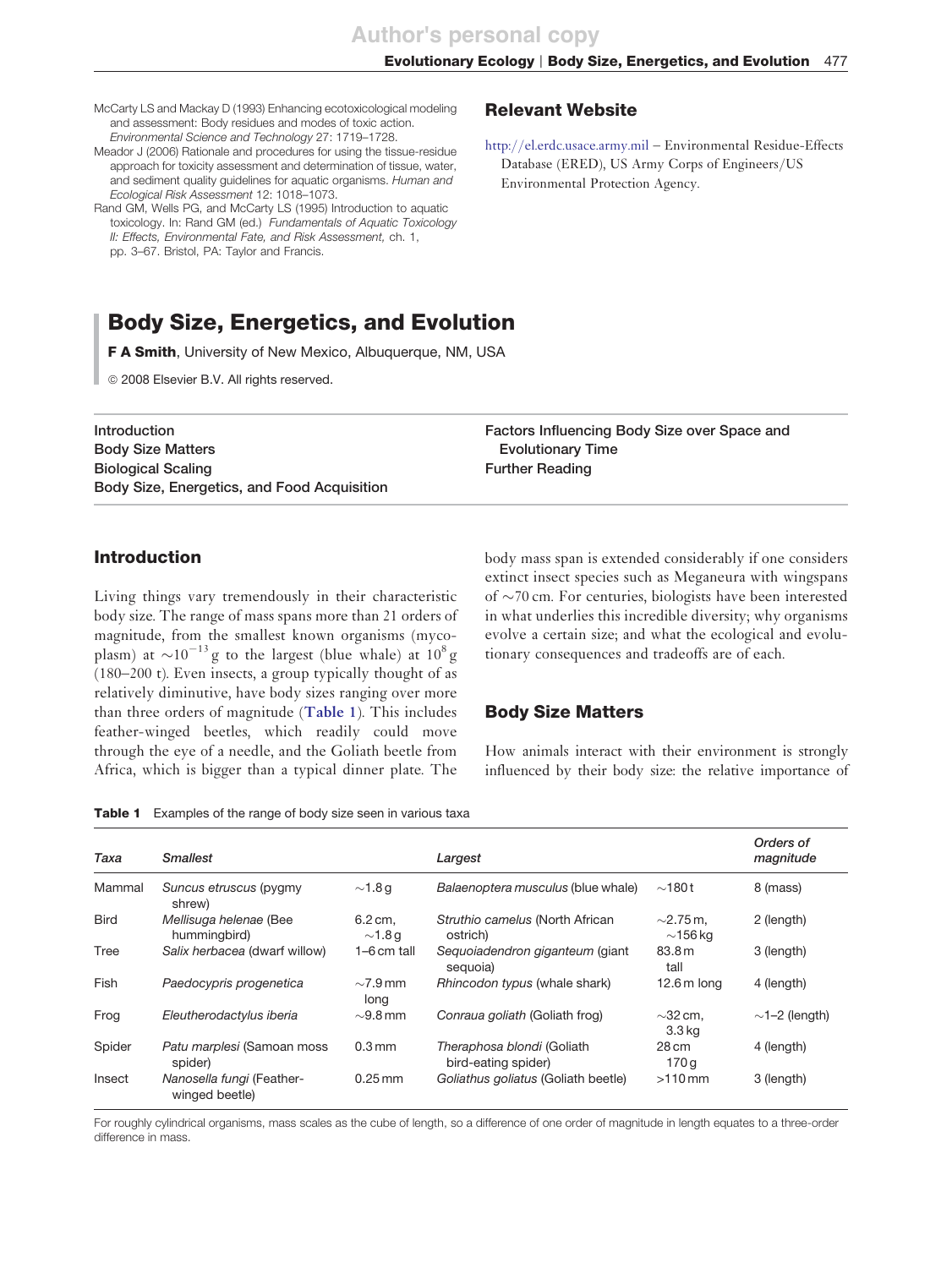### 478 Evolutionary Ecology | Body Size, Energetics, and Evolution

forces like the surface tension of water, and the influence of gravity and temperature differ greatly depending on the absolute size of organisms. A cat cannot walk on water or up a wall, but some insects or lizards can. Likewise, both tree trunks and the limbs of terrestrial animals must be strong enough to provide support against the force of gravity but not so large that they are crushed under their own weight, or interfere with efficient functioning (transport of water and nutrients in the case of a tree, locomotion in the case of the animal). For a quadrupedal animal,  $\sim$ 140 t is the estimated maximum mass before the width of the limbs would have to be so large as to support the weight of the animal without interfering the movement; this value is close to that estimated for the sauropod *Argentinosaursus*, the largest known terrestrial animal ( $\sim$  100 t). Aquatic organisms face different constraints. Although the influence of gravity is ameliorated, allowing the evolution of much larger size ( $\sim$ 200 t in the case of the blue whale), water has  $\sim$  24 times the heat conductance of air (0.58 vs times the heat conductance of air  $(0.58)$  $0.024$  W m<sup>-1</sup> K<sup>-1</sup>). In practical terms, this means that endotherms (animals maintaining a constant body temperature) must expend considerably more energy maintaining homeostasis. This likely limits the minimum body size; the smallest truly aquatic endotherms are  $\sim$ 100 kg, a mass that reflects selection on the ability of neonates to successfully thermoregulate. Because neonate mass is tightly correlated with maternal mass, an adult mass less than 100 kg results in offspring too small to successfully thermoregulate in water.

### Biological Scaling

Not only do the structure of organisms and their dimensions change in a regular way with size, but many fundamental physiological, ecological, and evolutionary factors also scale in predictable ways. If the relationship is linear or geometric with body mass with a slope of  $\sim$ 1, the scaling is termed isometric (iso  $=$  same, metric  $=$  measure); the gut capacity of animals is an example of a trait that scales isometrically with body mass. Many relationships scale nonlinearly with body mass, with slopes less than or greater than 1; these are known as allometric relationships (allos  $=$  different, metron  $=$  measure; **[Figure 1](#page-2-0)**), a term coined by Julian Huxley and Georges Teissier in 1936. Allometric relationships were first noted in the late 1890s by Eugene Dubois and Louis Lapicque working independently on the relationship between brain and body mass, and have been extensively explored in paleontology, physiological ecology, and other disciplines.

<span id="page-2-0"></span>Among traits that scale allometrically are many fundamental physiological processes such as metabolic rate, fecundity, home range, and cost of locomotion. Allometric or isometric relationships with body size are often formulated as power functions:

$$
Y = aM^b
$$



**Figure 1** Difference between isometric and allometric scaling in arithmetic space. Such relationships are typically logarithmically transformed to obtain a linear slope for ease in computation and take the form log  $Y = \log a + b \log X$ .

where *Y* is the variable of interest, *M* is body size, *b* is the slope of the relationship (representing how the variable of interest changes with differences in body size), and represents a taxon-specific constant, sometimes referred to as the normalization or proportionality constant (the intercept at unity body mass when  $M = 1$ ). Power laws are often logarithmically transformed such that

$$
\log Y = \log a + b \log M
$$

because the exponent becomes the slope of a straight line, facilitating computations and comparisons. The intercept often varies in a regular way among groups; marsupials, for example, have a metabolic rate 30% lower than other mammals, which is reflected in the value of their normalization constant. These body size relationships allow comparisons within and among species at different taxonomic levels and also allow reasonably accurate predictions of many biological rates and times. Often what appear to be significant differences among organisms are a simple consequence of scaling effects. True deviations from predicted values can provide important insights into evolutionary history and adaptation. Considerable research has gone into formulating and comparing allometric relationships for a whole variety of traits and taxa.

### Body Size, Energetics, and Food **Acquisition**

All organisms require energy for the essential activities of survival, reproduction, and growth. Consequently, knowledge of energetics is central to an understanding of the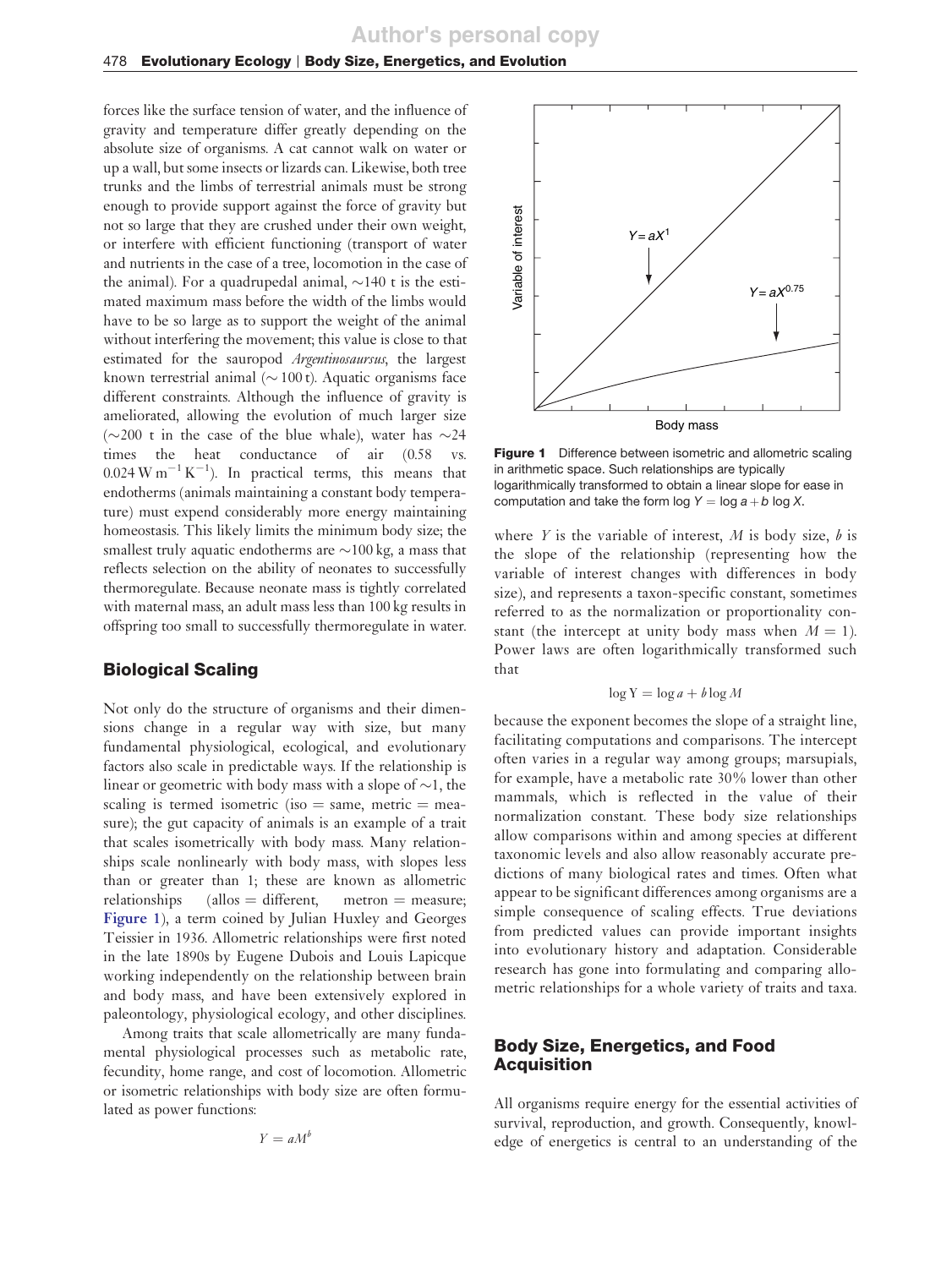selective forces that shape an organism's physiology, natural history, and evolution. The environment imposes intense selective pressures on organisms over both short and long time intervals. The occupation of novel environments, or abrupt environmental alterations, for example, can radically alter the pattern of energetic allocation between the essential activities of survival, reproduction, and growth.

The rate at which energy (*E*) is acquired, transformed, and used is known as the metabolic rate (MR); it drives the rate of all biological activities of and within the organism. Biologists often measure metabolic rate in calories (cal; defined as the energy required to heat 1 g water by  $1^{\circ}$ C) or joules (1 cal  $=$  4.1840 J). More fundamentally, the metabolic rates of organisms reflect their energetic demands or footprint on the environment. Strikingly, the metabolic rate of mammals scales consistently with body size with an exponent of 3/4 (**[Figure 2](#page-3-0)**); this is often referred to as the 'mouse to elephant curve'. The 3/4 scaling relationship between metabolic rate and body size was first proposed by Max Kleiber in 1932 and has been the object of intense debate and study. Much of the controversy centered on whether the relationship was related to surface area, which would result in an exponent of 2/3, or whether it reflected other constraints. Several comprehensive studies have firmly demonstrated a 3/4 scaling exponent and extend the relationship to organisms as diverse as microbes, invertebrates, to the largest mammals and trees. Over 90% of the



<span id="page-3-0"></span>Figure 2 The logarithmic relationship between temperature-corrected metabolic rate (in watts) and body mass (in grams) for various taxa, ranging from unicellular organisms, invertebrates, and different groups of vertebrates, to plants. The overall slope provides an estimate of the allometric exponent; the intercepts are the normalization or proportionality constants for each group (see text). Differences in the intercepts reflect taxon-specific biology. The observed slope of  $0.71 \pm 2$ is close to the predicted value of 3/4. Drawn with permission from Brown JH, Gillooly JF, Allen AP, Savage VM, and West GB (2004) Toward a metabolic theory of ecology. Ecology 85: 1771–1789.

variation in metabolic rate across species can be explained by body mass, with the residual variation reflecting unique evolutionary or biological adaptations specific to particular groups. Although still somewhat controversial, recent studies convincingly demonstrate that the underlying constraints are a result of the design properties of the vascular system. Specifically, the mechanism involves limitations on rates of uptake of resources across surfaces and rates of distribution across fractal-like branching networks within organisms.

The ecological and evolutionary consequences of allometric scaling of metabolism are profound. In practical terms it means that each gram of an animal the size of a mouse or shrew uses 20 times more energy than a gram of elephant or giraffe. Thus, food acquisition, processing, and passage rates are typically much more rapid for small animals (**[Figure 3](#page-3-0)**), and the type of digestive strategy that can be utilized is heavily influenced by body size. True herbivory – that is, the ability to obtain energy from plant structural materials as opposed to relying largely on the easily digestible cell contents – is largely controlled by residence time in the gut or fermentation chamber. If passage rates are rapid as they are for small animals, insufficient time may elapse for the microbes to ferment plant materials and consequently limited energy can be obtained from this digestive strategy. Some small herbivores have evolved specialized adaptations to get around these constraints. These include a highly convoluted cecum and microvilli (increasing surface area), or shunts for selectively retaining materials to effectively increase residence time. While such adaptations may allow more efficient use of plant structural materials, the consequence is that small



Figure 3 While metabolic rate scales allometrically with mass to the 3/4 power, gut capacity is isometric with body mass. Thus, the ratio of metabolic rate to gut capacity scales negatively with mass to the 1/4 (e.g.,  $M^{0.75}/M^{1} = M^{-0.25}$ ). This fundamental constraint mandates higher-quality food and/or high passage rates for small animals to meet their higher per gram metabolic requirements. Food that takes longer to process (i.e., plant structural materials such as leaves) becomes progressively more difficult to handle and digest. Consequently, the smallest vertebrates are insectivores, subsisting on a ubiquitous and high-energy food source that is relatively easy to process.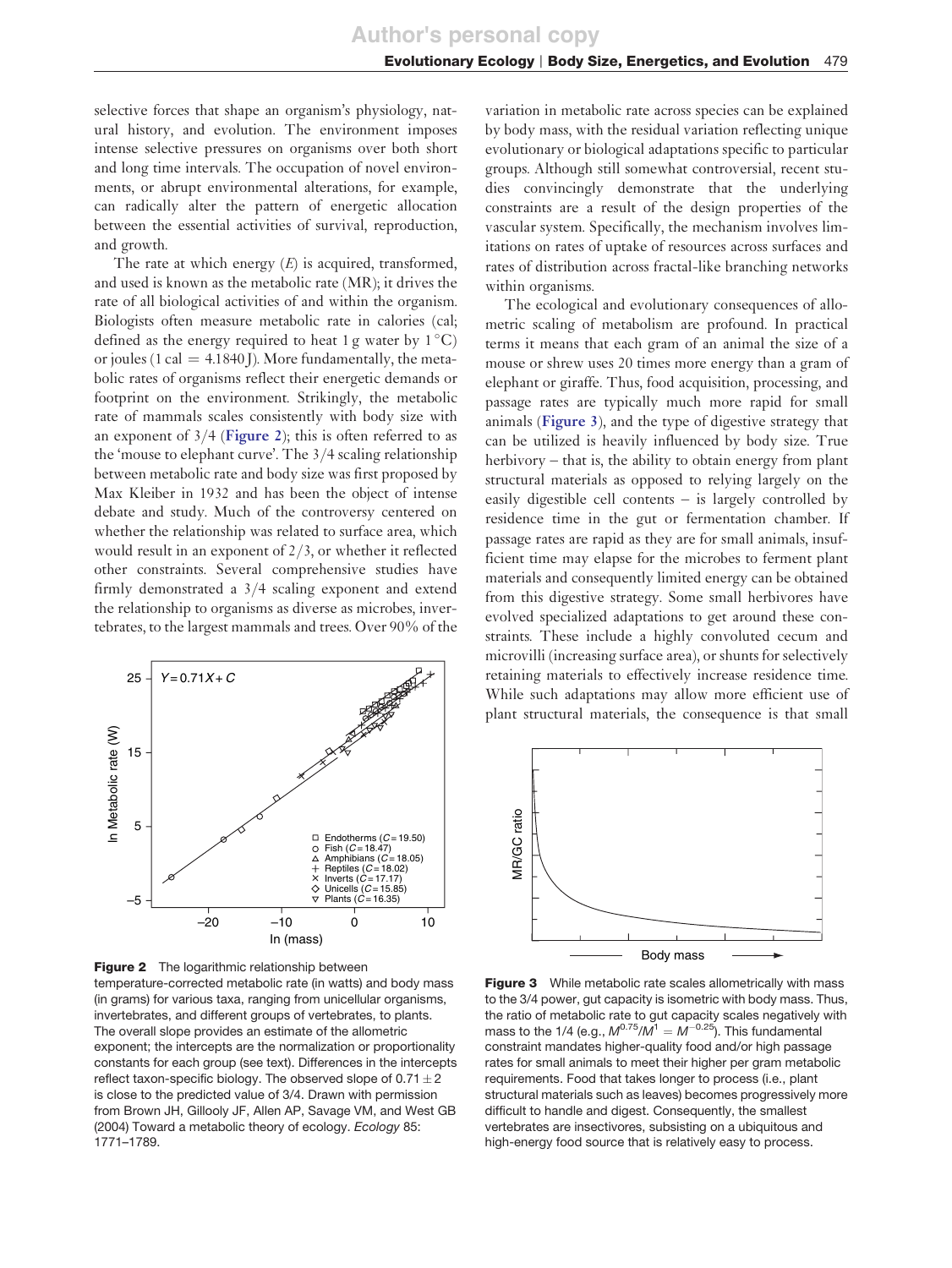herbivores are often energetically limited, which in turn influences other essential activities such as reproduction. Most small animals are much more selective and forage on higher quality resources.

#### The Influence of Temperature

Temperature plays a crucial role in energetics. The total energy required by an animal is not only a function of size, but is also dependent on whether it maintains a constant body temperature, that is, whether it is endo- (endo  $=$ inside) or ectothermic (ecto  $=$  outside, thermic  $=$  to heat). Endotherms maintain their body temperature within a narrow range by means of heat generated by their metabolism. Maintaining homeothermy (a constant body temperature) consumes  $\sim 90\%$  of the energy intake of the animal, but allows activity largely independent of environmental temperatures. Only birds and mammals have adopted this evolutionary pathway – mammals typically maintain core temperatures of  $\sim$ 37–40 °C, while birds maintain slightly higher core temperatures of  $\sim$ 39–43 °C. Ectotherms, such as reptiles, fish, and other taxa, do not utilize metabolic energy to maintain a constant body temperature. Consequently, their absolute energy requirements are considerably less. However, ectotherms are generally incapable of intense activity over sustained periods of unfavorable environmental temperatures. Moreover, the metabolic rate of ectotherms is influenced by ambient environmental temperatures. Some ectotherms behaviorally thermoregulate by shifting among different microclimates to maintain a more consistent core temperature. The thermal inertia resulting from huge body masses achieved by sauropods in the Mesozoic probably meant that they were, for all practical purposes, homoeothermic. The implications of endoversus ectothermy go beyond differing metabolic requirements. In general, ectotherms grow slower and mature at a larger body size in colder environments. Fecundity is related to adult body size, with larger individuals having larger clutches.

It is well known that rate of biological activity rises exponentially with temperature. Mechanistically, this is because the increase in the kinetic energy of molecules results in substrates colliding with active sites more frequently. Physiologists express the relationship between metabolic rate and temperature as the  $Q_{10}$ , the rate increase for each  $10^0$  rise in temperature. A  $Q_{10}$  of 2, for example, means that the metabolic rate doubles for each  $10^0$  rise.

<span id="page-4-0"></span>Recently, investigators have incorporated the important influence of temperature on metabolic rate (MR) by adding the Boltzmann factor to the allometric equation relating it to body size. In this formulation, the relationship is stated:

$$
MR = M^{3/4}e^{-E/kT}
$$

where  $E$  represents the activation energy,  $k$  is the Boltzmann's constant, and *T* is the absolute temperature in degrees kelvin. Similarly, the rates of many other fundamental life-history traits demonstrate temperature dependence. Thus, the addition of the Boltzmann factor into allometric relationships allows comparisons across the entire range of living organisms, regardless of thermal regulation regime, life history, or size (**[Figure 2](#page-3-0)**). The robust relationships found suggest that the combined effects of body size, temperature, and resource supply constrain metabolic and other fundamental biological rates for all taxa.

### Factors Influencing Body Size over Space and Evolutionary Time

Regular patterns of morphological variation with abiotic factors (especially temperature) have been observed repeatedly over time and space. These 'ecogeographic' gradients often involve body size, although coloration or dimensions can be influenced as well. The existence of ecogeographic patterns across space demonstrates the ability of species to adapt to fluctuating abiotic conditions, as well as underscoring the strong selection imposed on organisms by their environment.

### Bergmann's Rule

Bergmann's rule is the principle that within a broadly distributed genus, species of larger size are found in colder environments, and species of smaller size are found in warmer areas. Although originally formulated in terms of species within a genus, it is often recast in terms of populations within a species. The rule (named after the German physiologist, Carl Bergmann) appears to be valid for the majority (62–83%) of vertebrates (**[Figure 4](#page-4-0)**). This includes endotherms (e.g., birds and mammals) as well as numerous species of ectotherms (bacteria, protests, plants, insects, marine organisms, and



**Figure 4** Percent of various vertebrate groups that conform to Bergmann's rule. Although endothermic vertebrates demonstrate a strong body size-cline with temperature, ectotherms are much more variable in their adherence to the rule. Drawn with permission from Millien V, Lyons SK, Olson L, Smith FA, Wilson AB, and Yom-Tov Y (2006) Ecotypic variation in the context of global climate change: Revisiting the rules. Ecology Letters 9: 853–869.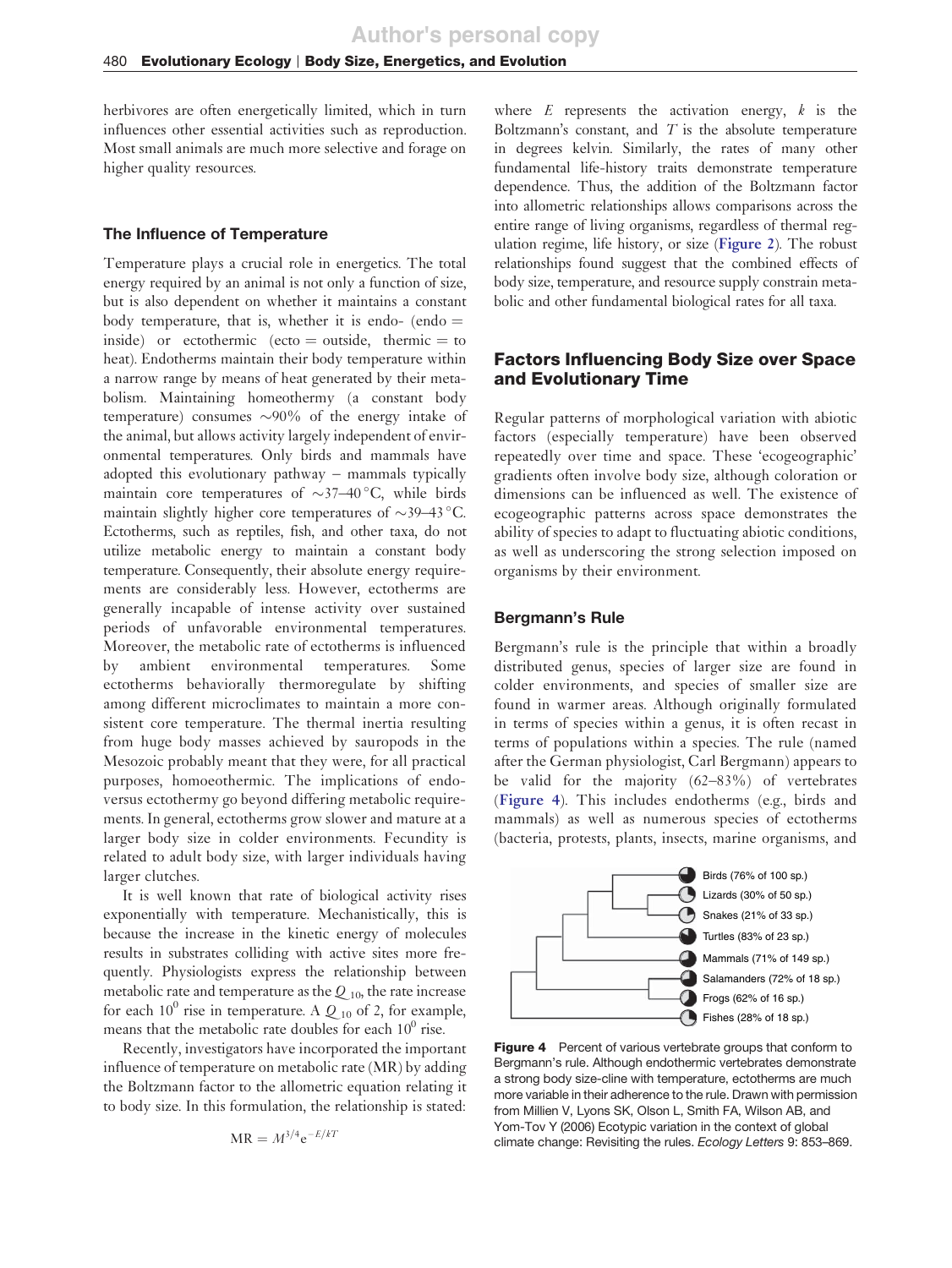turtles). The most notable exceptions include lizards and snakes. There may be a tendency for larger-bodied animals to conform to the rule more closely than smaller bodied animals, perhaps reflecting a reduced ability to avoid stressful environments by burrowing or other means. In addition to being a general pattern across space, Bergmann's rule has been observed in populations over historical and evolutionary time when exposed to varying thermal regimes (**[Figure 5](#page-5-0)**).

Environmental temperature directly influences the energetic relationships and physiology of animals.



<span id="page-5-0"></span>**Figure 5** Third-order regression equations fitted to data for woodrat body size and environmental temperature over the Late Quaternary illustrating adherence to Bergmann's rule over evolutionary time. (a) Mean body size of woodrats from various locations across the southwestern United States plotted as a function of radiocarbon date and expressed relative to the size of the animals at the same sites today. (b) Simulated July temperature anomalies from the National Center for Atmospheric Research Climate Circulation Model (NCAR-CCMO) expressed as deviations from modern temperature. (c) Mean annual temperature as estimated from deuterium isotope ratios measured in fossil leaves. All regression equations were constrained to yield contemporary values (as indicated by the dotted line in each panel) at 0 years BP. Drawn with permission from Smith FA, Betancourt JL, and Brown JH (1995) Evolution of body size in the woodrat over the past 25 000 years of climate change. Science 270: 2012–2014.

Consequently, Bergmann's rule is often interpreted as a direct response to temperature. As organisms increase in body size, surface area increases more slowly than does volume (surface area  $\alpha$  length<sup>2</sup>, vs. volume  $\alpha$  length<sup>3</sup>), such that SA scales as  $\sim V^{2/3}$ . Because heat loss is proportional to surface area, this means that larger animals lose less heat per unit mass than smaller animals and are at an advantage under cold environmental conditions. Conversely, smaller animals have a greater surface to volume ratio and are more capable of dissipating heat under thermally stressful conditions. Numerous other mechanisms have also been postulated to explain the sizecline, including productivity gradients, selection on lifehistory characteristics, development rates, and other factors related to thermal characteristics of the environment. Although the validity of the rule is generally accepted, no general consensus has yet been reached about the underlying mechanism(s) generating the gradient in size.

#### Island Rule

The island rule, or Foster's rule, is the general principle that larger vertebrates isolated on islands tend to become smaller, and small ones tend to become larger. It was originally proposed by J. Bristol Foster in 1964 in an analysis of islands of the coast of western North America and Europe. Over the past few decades, considerable research has gone into establishing the fundamental patterns and proposing a variety of underlying casual mechanisms. The island rule has been amply demonstrated for many groups of mammals and reptiles, although whether mammalian carnivores conform to this pattern is still unclear. The fossil record is replete with examples of both gigantism and dwarfism on islands: during the Pleistocene the Mediterranean islands contained numerous pygmy species of elephants, rhinos, deer, as well as giant rabbits, shrews, and mice. Pygmy mammoths occupied the Channel Islands off the California coast and giant hutias ranged on islands in West Indies, with one species reaching masses of 50–200 kg. Giant birds related to the pigeon were found on Fiji and the Mascarenes, and giant tortoises ranged on numerous islands in the Indian Ocean. Many of these large animals have subsequently gone extinct, in large part due to human exploitation.

Classical explanations for the island rule focus on energetics. Island communities are typically relatively depauperate compared to mainlands. The reduced species diversity often results in few or fewer competitors or predators. With the removal of constraints imposed by the diverse mainland suite of predators and competitors, organisms evolve to a size that increases the net energy that they can obtain in the insular habitat. For large animals, where large size no longer ameliorates predation pressure, this may result in dwarfing of body size. For small animals gigantism may be favored because of increased ecological or physiological access to food resources (**[Figure 6](#page-6-0)**). The degree of